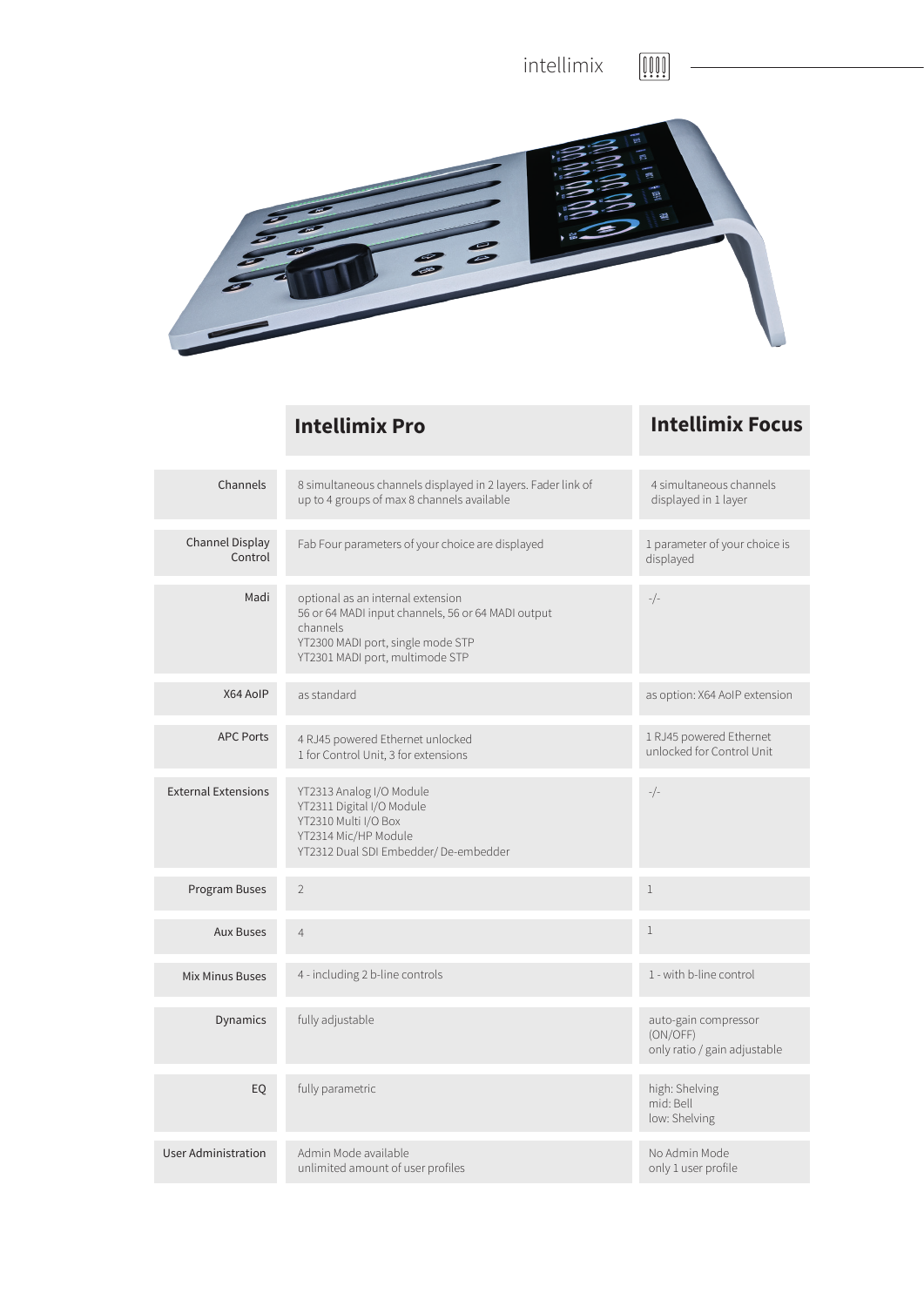$\begin{tabular}{|c|c|} \hline \rule{0pt}{3ex} \rule{0pt}{3ex} \rule{0pt}{3ex} \rule{0pt}{3ex} \rule{0pt}{3ex} \rule{0pt}{3ex} \rule{0pt}{3ex} \rule{0pt}{3ex} \rule{0pt}{3ex} \rule{0pt}{3ex} \rule{0pt}{3ex} \rule{0pt}{3ex} \rule{0pt}{3ex} \rule{0pt}{3ex} \rule{0pt}{3ex} \rule{0pt}{3ex} \rule{0pt}{3ex} \rule{0pt}{3ex} \rule{0pt}{3ex} \rule{0pt}{3ex} \rule{0pt}{3ex} \rule{0pt}{3ex} \rule{0pt}{3$ intellimix





## Intellimix Base Unit 19"

| Inputs <sup>*</sup> | Mic/Line Inputs     | 2 - balanced, with selectable sensitivity -77 dBu  +18 dBu                                       |
|---------------------|---------------------|--------------------------------------------------------------------------------------------------|
|                     | Line Inputs analog  | 2 - XLR, balanced, max. +24 dBu<br>2 - RCA, unbalanced, max. +24 dBu                             |
|                     | Line Inputs digital | 3 - AES3/EBU with sample rate converters                                                         |
|                     | ADAT-S/PDIF         | 1 - optical, selectable ADAT 8-channel input or S/PDIF stereo input with sample rate converter   |
|                     | <b>USB</b>          | 1 - 16 mono/8 stereo inputs based on PUC2 technology                                             |
|                     | AoIP (DANTE)        | 1 - RJ45 4 mono channels come as standard                                                        |
|                     |                     |                                                                                                  |
| Outputs*            | Line Outputs analog | 4 - XLR, balanced, max. 24 dBu<br>2 - RCA, unbalanced, max. 24 dBu                               |
|                     | Headphone           | 2 - Stereo                                                                                       |
|                     | Line Output digital | 3 - AES3/EBU with sample rate converters                                                         |
|                     | ADAT-S/PDIF         | 1 - optical, selectable S/PDIF stereo output with sample rate converter or ADAT 8-channel output |
|                     | <b>USB</b>          | 1 - 16 mono/8 stereo outputs based on PUC2 technology                                            |
|                     | AoIP (DANTE)        | 1 - RJ45 4 mono outputs on board                                                                 |
|                     |                     |                                                                                                  |
| Others*             | GPI/GPOs            | 2 - GPI via optocoupler<br>4 - GPO from PhotoMOS relay                                           |
|                     | APC Extension-Ports | 4 - RJ45 powered Ethernet for extensions                                                         |
|                     | Ember+              | 1 - RJ45                                                                                         |